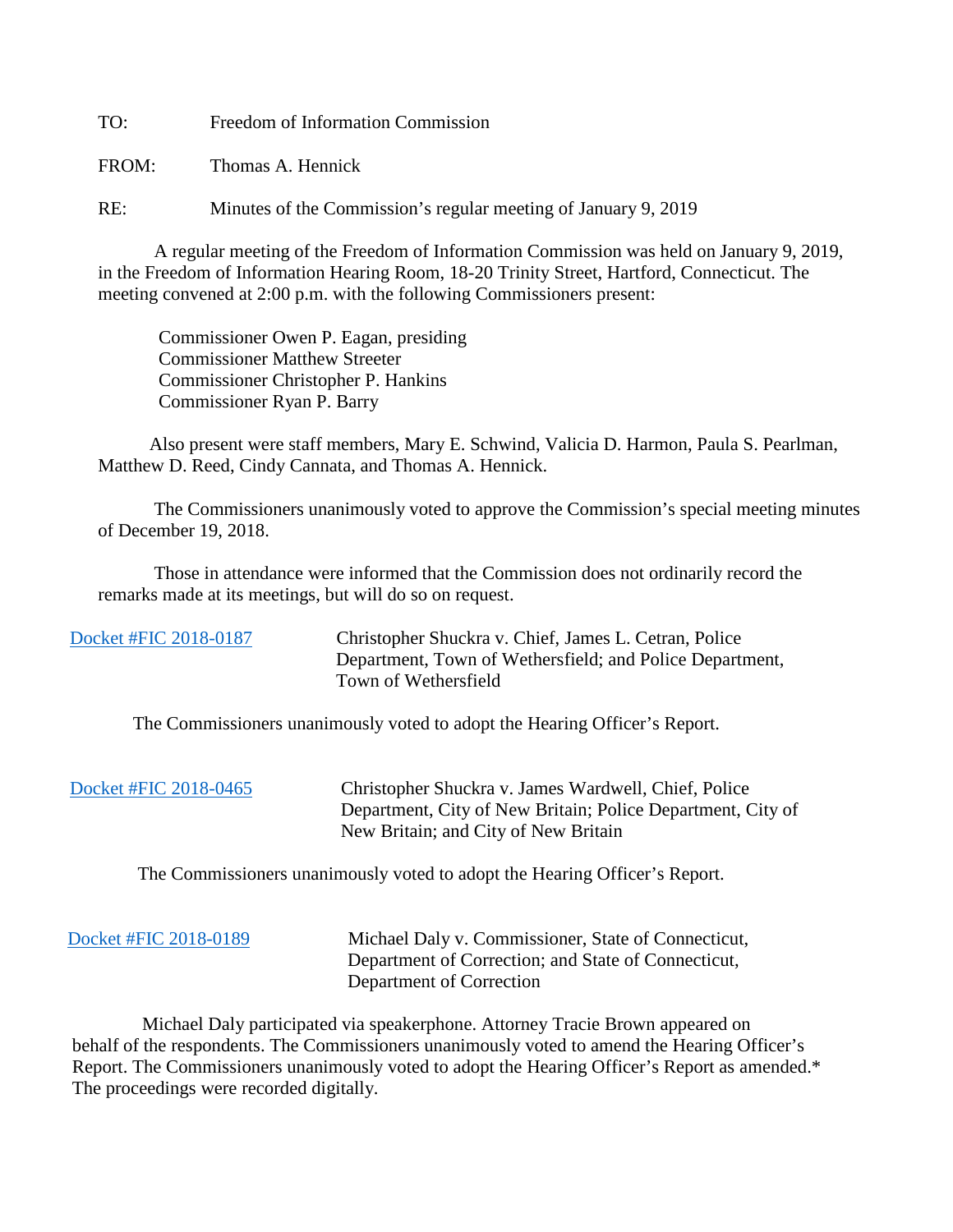|                                                                            | Docket #FIC 2018-0231 | Jerome Hamlin v. Mayor, City of Waterbury; and City of<br>Waterbury                                                                                                                                                          |
|----------------------------------------------------------------------------|-----------------------|------------------------------------------------------------------------------------------------------------------------------------------------------------------------------------------------------------------------------|
|                                                                            |                       | The Commissioners unanimously voted to adopt the Hearing Officer's Report.                                                                                                                                                   |
|                                                                            | Docket #FIC 2018-0246 | Cordaryl Silva v. Gerald Narowski, Chief, Police Department,<br>City of Derby; Police Department, City of Derby; and City of<br>Derby                                                                                        |
|                                                                            |                       | The Commissioners unanimously voted to adopt the Hearing Officer's Report.                                                                                                                                                   |
|                                                                            | Docket #FIC 2018-0065 | Gabriel Filer v. Office of the City Attorney, City of Bridgeport; and<br>City of Bridgeport                                                                                                                                  |
| The Commissioners unanimously voted to adopt the Hearing Officer's Report. |                       |                                                                                                                                                                                                                              |
|                                                                            | Docket #FIC 2018-0075 | Ethan Book v. Mayor, City of Bridgeport; and City of<br><b>Bridgeport</b>                                                                                                                                                    |
|                                                                            |                       | The Commissioners unanimously voted to adopt the Hearing Officer's Report.                                                                                                                                                   |
|                                                                            | Docket #FIC 2018-0079 | Miguel Pittman v. Racheal Cain, Assistant Chief, Police<br>Department, City of New Haven; Manmeet Colon, Lieutenant,<br>Police Department, City of New Haven; Police Department,<br>City of New Haven; and City of New Haven |
|                                                                            |                       | Miguel Pittman appeared on his own behalf. Attorney Kathleen Foster appeared on                                                                                                                                              |

 behalf of the respondents. The Commissioners unanimously voted to adopt the Hearing Officer's Report. The Commissioners unanimously voted to reconsider the matter. The Commissioners unanimously voted to adopt the Hearing Officer's Report.

| Docket #FIC 2018-0230 | Mike Savino, Leigh Tauss and Record Journal v. Mayor, City |
|-----------------------|------------------------------------------------------------|
|                       | of Meriden; Common Council, City of Meriden; and City of   |
|                       | Meriden                                                    |
|                       |                                                            |

 Mike Savino appeared on behalf of the complainants. Attorney Deborah Moore appeared on behalf of the respondents. The Commissioners unanimously voted to adopt the Hearing Officer's Report.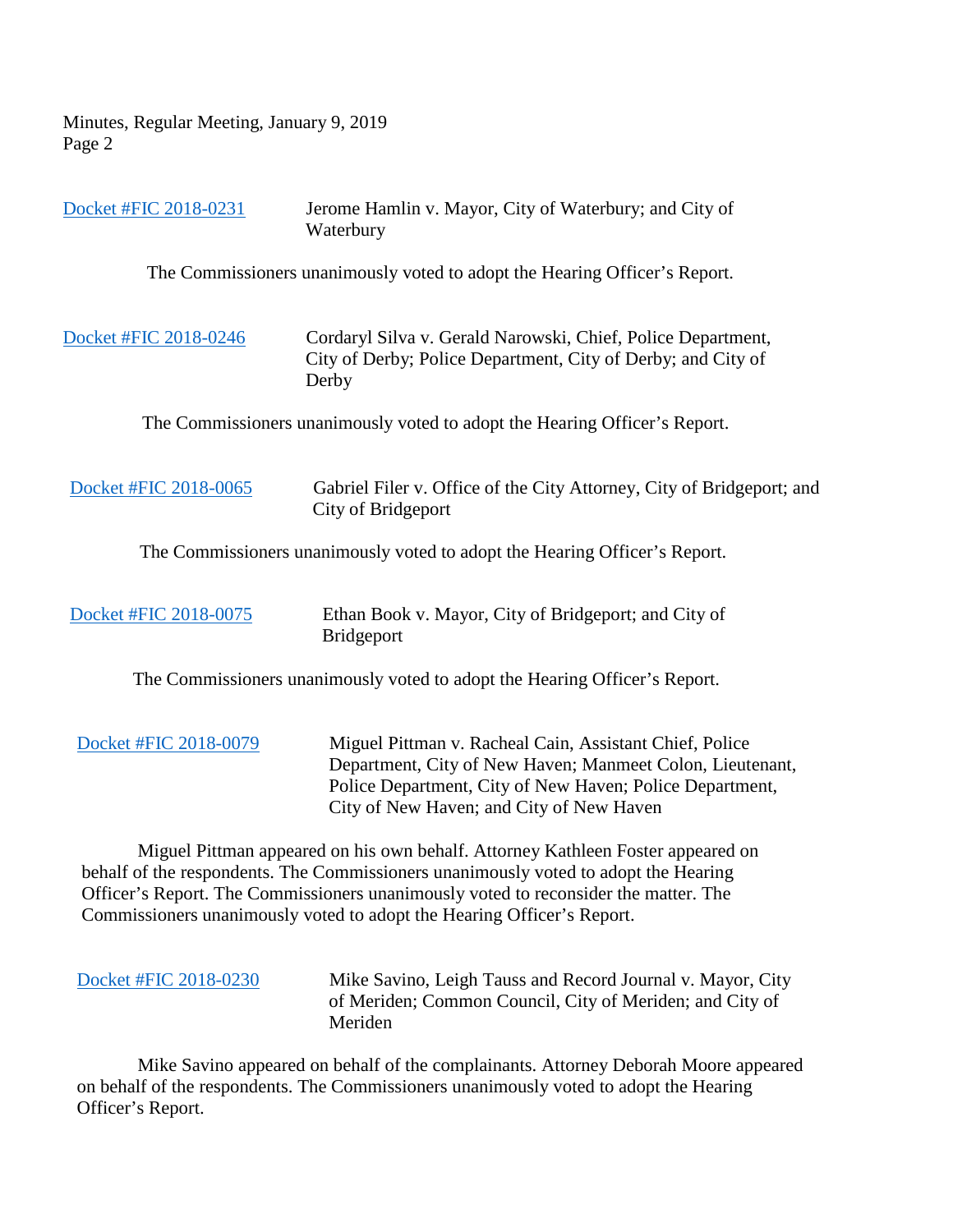[Docket #FIC 2018-0285](https://www.ct.gov/foi/lib/foi/minutes/2019/jan9/2018-0285.pdf) Mike Savino and Record-Journal v. Chief, Police Department, City of Meriden; Police Department, City of Meriden; and City of Meriden

 Mike Savino appeared on behalf of the complainants. Attorney Deborah Moore appeared on behalf of the respondents. The Commissioners unanimously voted to adopt the Hearing Officer's Report. The proceedings were recorded digitally.

| Docket #FIC 2018-0367 | Mike Savino and Record-Journal v. Director of Human |
|-----------------------|-----------------------------------------------------|
|                       | Resources, City of Meriden; and City of Meriden     |

 Mike Savino appeared on behalf of the complainants. Attorney Deborah Moore appeared on behalf of the respondents. The Commissioners unanimously voted to amend the Hearing Officer's Report. The Commissioners unanimously voted to adopt the Hearing Officer's Report as amended.\* The proceedings were recorded digitally.

| Docket #FIC 2018-0249                                                      | Lynnelle Jones v. Chief, Police Department, City of Norwalk;<br>Police Department, City of Norwalk; and City of Norwalk                                                                       |
|----------------------------------------------------------------------------|-----------------------------------------------------------------------------------------------------------------------------------------------------------------------------------------------|
| $\bullet$                                                                  | The Commissioners unanimously voted to adopt the Hearing Officer's Report.                                                                                                                    |
| Docket #FIC 2018-0316                                                      | Mario Boone and WTNH v. Mayor, City of New Haven; and City<br>of New Haven                                                                                                                    |
| The Commissioners unanimously voted to adopt the Hearing Officer's Report. |                                                                                                                                                                                               |
| Docket #FIC 2018-0326                                                      | Michael Aronow v. Director, Office of Communications, State<br>of Connecticut, University of Connecticut; and Office of<br>Communications, State of Connecticut, University of<br>Connecticut |

The Commissioners unanimously voted to adopt the Hearing Officer's Report.

| Docket #FIC 2018-0329 | Michael Aronow v. President, State of Connecticut, University<br>of Connecticut; and State of Connecticut, University of<br>Connecticut |
|-----------------------|-----------------------------------------------------------------------------------------------------------------------------------------|
|-----------------------|-----------------------------------------------------------------------------------------------------------------------------------------|

The Commissioners unanimously voted to adopt the Hearing Officer's Report.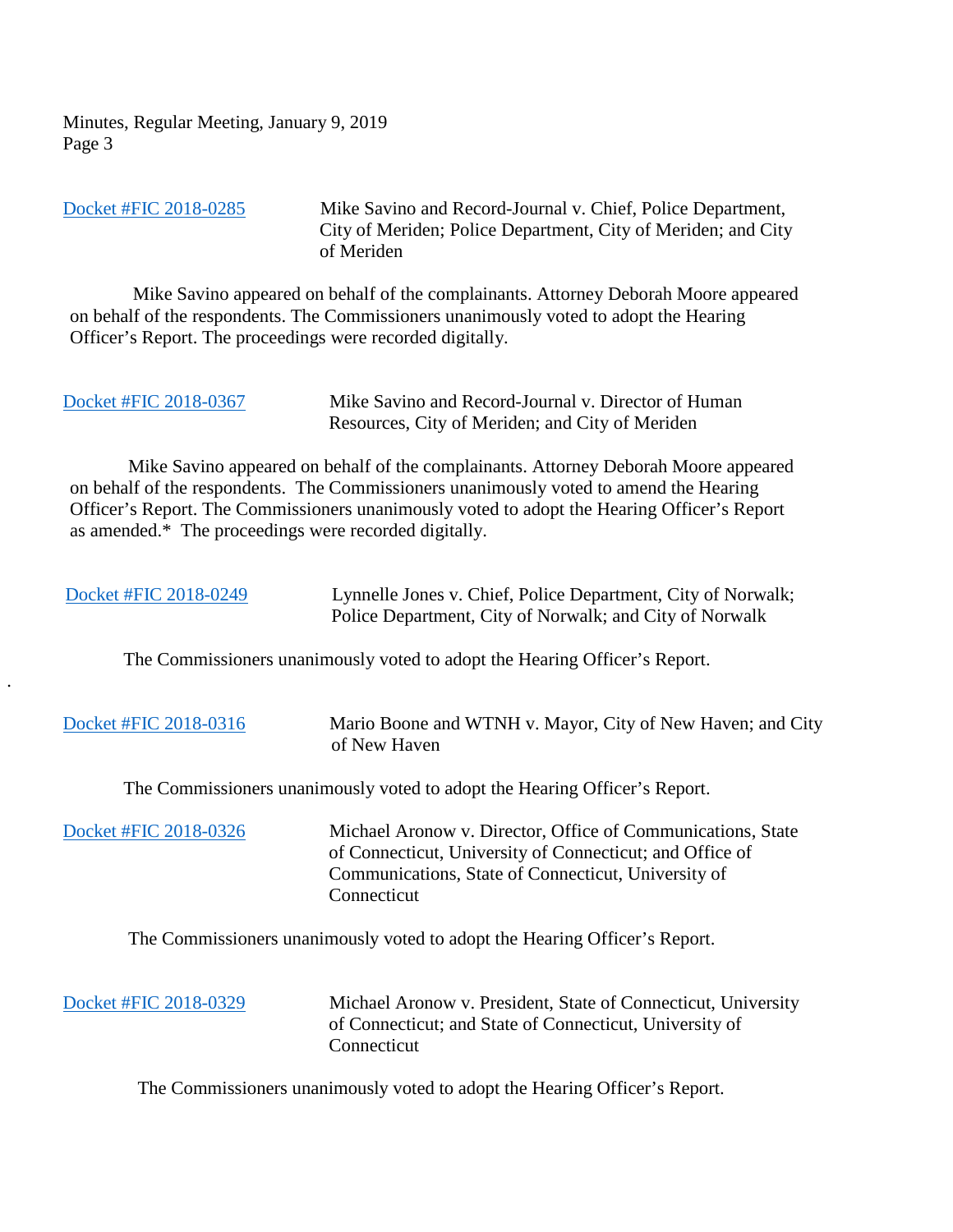| Docket #FIC 2018-0356 | Gary Levine v. Chief, Police Department, City of Norwich;<br>Police Department, City of Norwich; and City of Norwich                               |
|-----------------------|----------------------------------------------------------------------------------------------------------------------------------------------------|
|                       | The Commissioners unanimously voted to adopt the Hearing Officer's Report.                                                                         |
| Docket #FIC 2018-0376 | Tyrone Grant v. Manager, Human Resources Department,<br>City of New Haven; Human Resources Department, City of<br>New Haven; and City of New Haven |

 Tyrone Grant appeared on his own behalf. Attorney Kathleen Foster appeared on behalf of the respondents. The Commissioners unanimously voted to adopt the Hearing Officer's Report. The proceedings were recorded digitally.

 The Commissioners unanimously voted to grant the Respondents' Motion to Dismiss dated December 3, 2018 in Docket #FIC 2018-0387, *Ira Alston v. Commissioner, State of Connecticut, Department of Correction; and State of Connecticut, Department of Correction.* Ira Alston participated via speakerphone. Attorney Tracie Brown appeared on behalf of the respondents. The proceedings were recorded digitally.

 Mary E. Schwind introduced new staff attorney Matthew D. Reed, who was welcomed by commissioners.

Mary E. Schwind reported on pending appeals.

The meeting was adjourned at 3:21 p.m.

 $\mathcal{L}_\text{max}$  and  $\mathcal{L}_\text{max}$  and  $\mathcal{L}_\text{max}$  and  $\mathcal{L}_\text{max}$ Thomas A. Hennick MINREGmeeting 01092019/tah/01102019

\* See attached for amendments